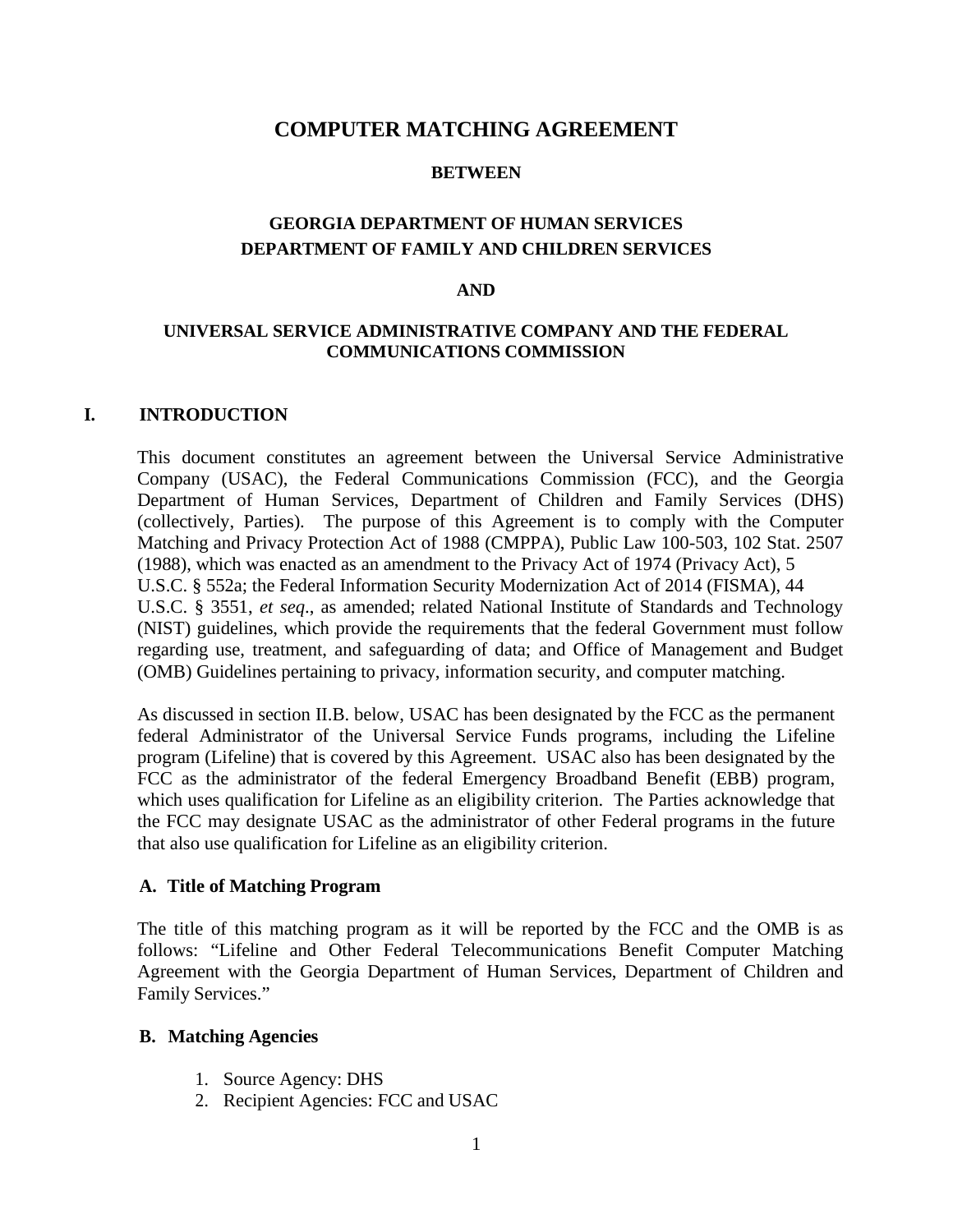# **II. PURPOSE AND LEGAL AUTHORITIES**

## **A. Purpose**

The results generated by this Computer Matching Agreement (CMA or Agreement) will serve as one of several data points to verify eligibility of applicants to and subscribers of the federal Universal Service Fund (USF or Fund) Lifeline program using the National Lifeline Eligibility Verifier and to further the integrity of the Lifeline program. This CMA seeks to ensure that Lifeline program applicants and subscribers are eligible to receive the Lifeline benefit in 47 C.F.R. § 54.409. The federal Lifeline regulations under 47 C.F.R. §54.400 *et seq*. provide eligibility requirements, including enrollment in the Supplemental Nutrition Assistance Program (SNAP).

The results generated by this Agreement will also serve as one of several data points to verify eligibility of applicants to and subscribers of the EBB program or other Federal programs that use qualification for Lifeline as an eligibility criterion (collectively, along with the Lifeline program, referenced herein as the Federal Telecommunications Benefit (FTB) programs) using the National Lifeline Eligibility Verifier and to further the integrity of the FTB programs.

This CMA seeks to use SNAP data for eligibility purposes to ensure that applicants to and subscribers in FTB programs are eligible to receive the FTB benefits provided for by statute. This will be accomplished by matching specific USAC Data with DHS SNAP data. In doing so, and consistent with the terms of this Agreement, USAC shall transmit the FTB program applicant's personally identifiable information (USAC Data) to DHS, and DHS shall confirm with an affirmative or negative confirmation as to whether the FTB program applicant is currently enrolled in SNAP. USAC and DHS will exchange data using a secured file delivery system and with all matching conducted internally. This process is explained in further detail in section IV.B. of this Agreement.

DHS and USAC agree that the information exchange shall be utilized for the purpose of verifying a qualified assistance recipient as being eligible for the federal FTB programs, and any auditing and/or data analysis requirements under the Privacy Act or other legal authority.

# **B. Legal Authorities**

The CMPPA establishes procedural requirements for agencies to follow when engaging in computer-matching activities.

# **1. FCC and USAC**

The FCC has designated USAC as the Administrator of federal support mechanisms, 47 C.F.R. §§ 54.701-717. Under the FCC's rules and the Memorandum of Understanding between the FCC and USAC, USAC administers each of the USF programs consistent with Section 254 of the Communications Act of 1934, as amended, 47 U.S.C. § 254; Part 54 of the Code of Federal Regulations, orders, written directives, and other instructions promulgated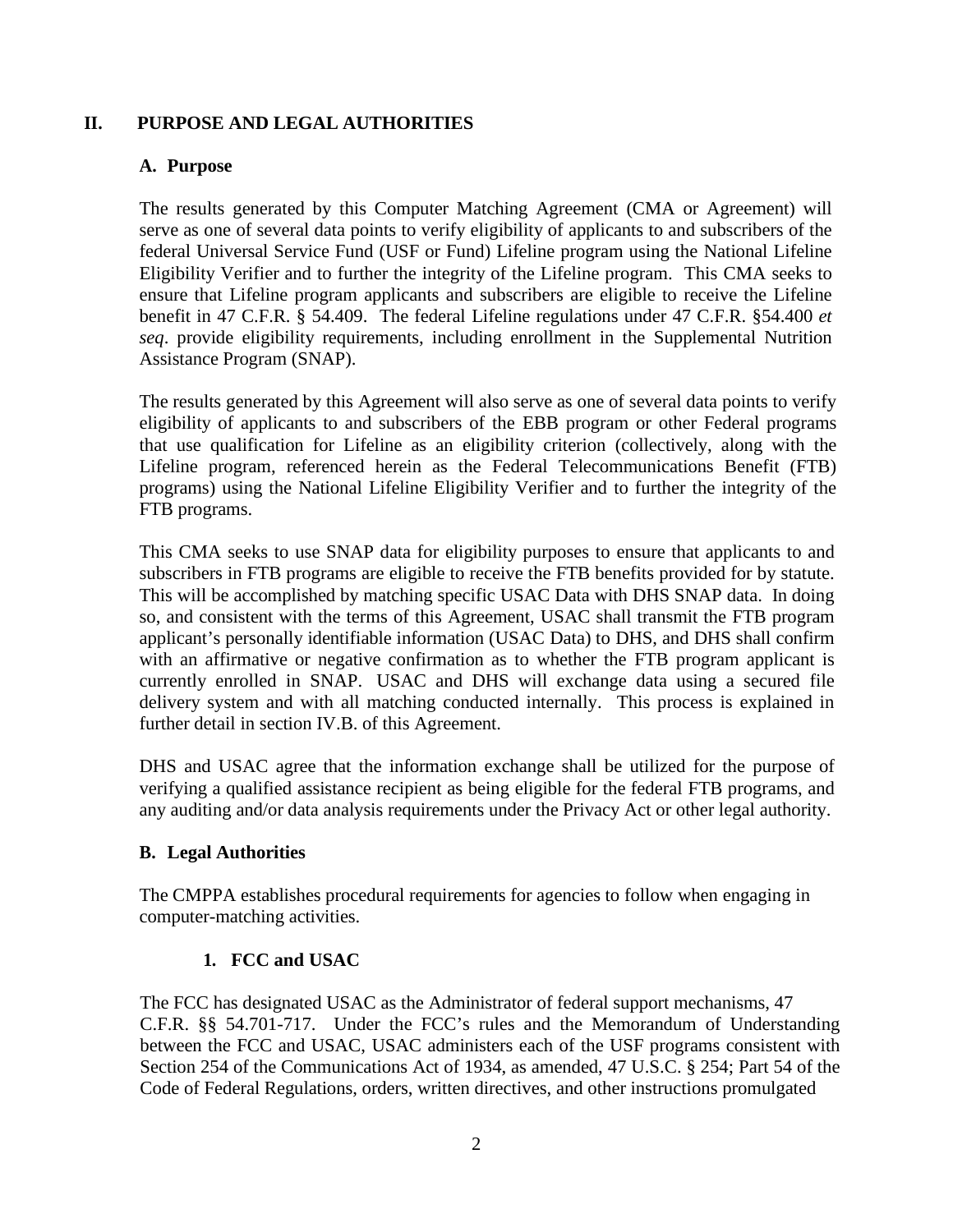by the FCC or its bureaus and offices and other laws as applicable. Under the Consolidated Appropriations Act, 2021, Pub. L. No. 116-260, 134 Stat. 1182 (Consolidated Appropriations Act or Act), USAC administers the EBB program consistent with the FCC's rules contained in Part 54 of the Code of Federal Regulations, orders, written directives, and other instructions promulgated by the FCC or its bureaus and offices and other laws as applicable.

Any records USAC creates pursuant to this authority are FCC records. Because the FCC is an agency under the Privacy Act, 5 U.S.C.  $\S$  552a(a)(1), records that are part of a "system of records," as that term is defined at  $5 \text{ U.S. C} \$  $552a(a)(5)$ , are subject to the Act.

USAC may collect and verify eligibility of FTB program subscriber data under the Act and applicable FCC orders, rules and regulations, including *Lifeline and Link Up Reform and Modernization Order et al.*, Third Report and Order, Further Report and Order, and Order on Reconsideration, 31 FCC Rcd 3962 (2016) (the Lifeline Reform Order). The Lifeline Reform Order requires USAC to create and operate a National Lifeline Eligibility Verifier, with the oversight and supervision of the FCC's Wireline Competition Bureau and the Office of the Managing Director. *Id.* at 4006, para. 126. As part of this effort, the Lifeline Reform Order directs USAC to work with both federal and state agencies to establish an efficient electronic subscriber certification process, including communications with other databases. *Id.* at 4011-2, paras. 135-7.

# **2. DHS**

DHS is responsible for the oversight and supervision of SNAP pursuant to the Official Code of Georgia Annotated (O.C.G.A.) § 49-4-16(b). DHS maintains the case records and confidential personally identifiable information (PII) of individual applicants and recipients for SNAP and will not release any information from a recipient's case record beyond the binary yes/no response described in section IV.B. of this Agreement.

# **III. JUSTIFICATION AND EXPECTED RESULTS - COST BENEFIT ANALYSIS**

# **A. Justification**

The FCC has directed USAC to develop and implement the National Lifeline Eligibility Verifier (National Verifier), including the National Lifeline Eligibility Database. The National Verifier determines eligibility for the Lifeline program and periodically re-certifies the eligibility of such individuals. The National Verifier also will be used to determine subscriber eligibility for other FTB programs. DHS administers SNAP, which is a qualifying eligibility program for all FTB programs.

# **B. Expected Results - Cost-Benefit Analysis**

USAC anticipates that computer matching will verify the eligibility of FTB program subscribers and help prevent ineligible individuals from entering FTB programs. This Agreement and related processes will also reduce administrative costs for processing and provide increased protection for consumer personal information.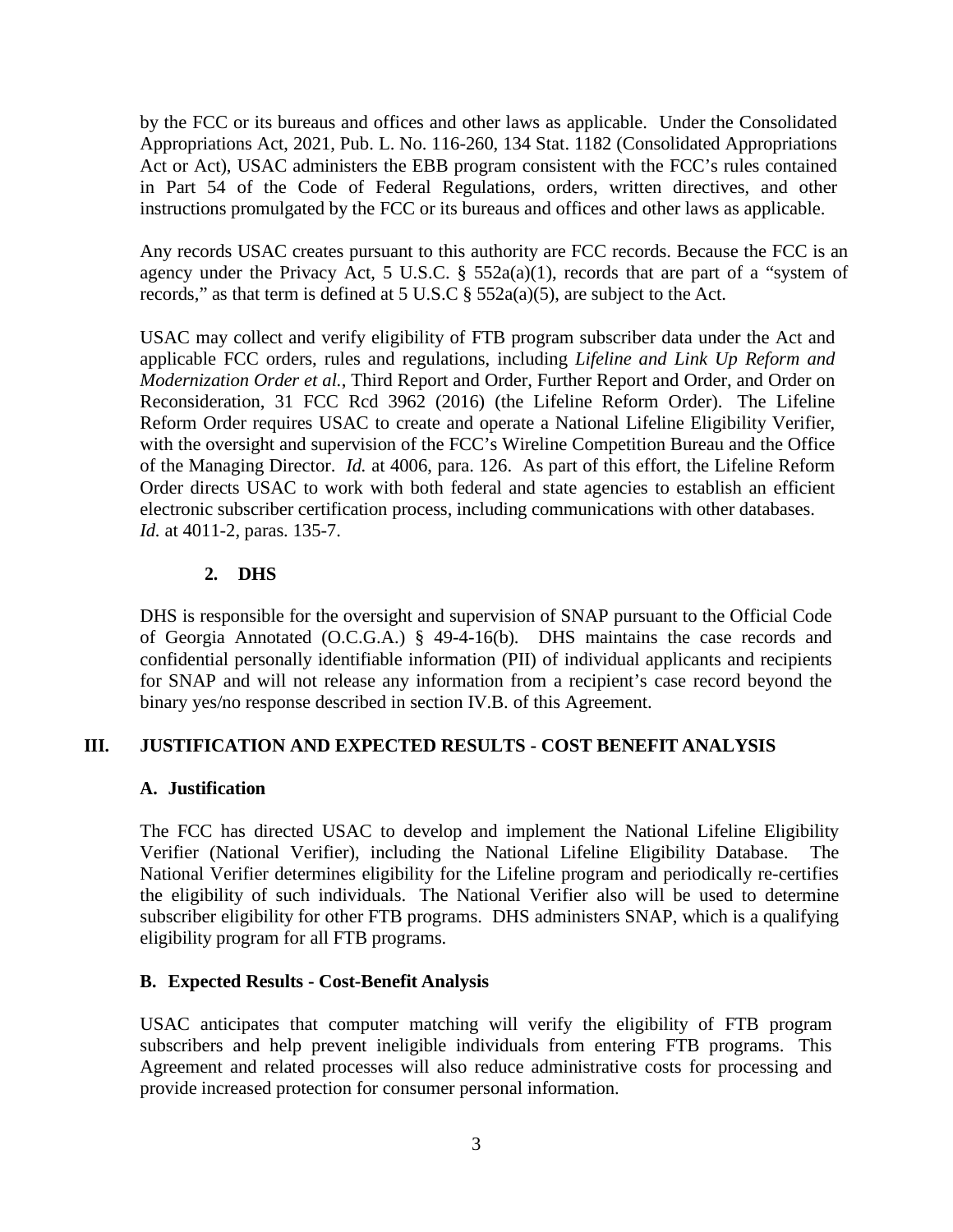The Lifeline specific costs and benefits are as follows:

#### NEW NATIONAL VERIFIER APPLICATIONS

Georgia consumers submit an average of 23,376 Lifeline applications per month, according to National Verifier application data for a recent 3-month period in 2020. Based on 2019 American Community Survey (ACS) data that USAC uses to estimate the number of households eligible for the Lifeline benefit, USAC expects as many as 39% of households eligible for Lifeline in Georgia to automatically prove eligibility via National Verifier connections with the federal Centers for Medicare & Medicaid Services (CMS) and Department of Housing and Urban Development (HUD) databases. Based on 2019 ACS data, USAC expects an additional 24% of households eligible for Lifeline in Georgia whose eligibility cannot be confirmed through the available federal databases to be able to automatically prove eligibility via a connection to the state's SNAP database due to their participation in SNAP. Thus, on a monthly basis, approximately 5,528 (24% of 23,376) Georgia consumers may be able to automatically prove eligibility via the state SNAP database and would not be required to submit paper documentation for National Verifier manual review. At the cost of \$3 per application, the manual review process results in a monthly cost of \$16,584 and an annual cost of \$199,003 to the Lifeline program. There are no incremental costs for automated database checks.

The connection to Georgia's SNAP database would thus enable the National Verifier to avoid an estimated \$199,003 in annual costs to the Lifeline program as a result of automated eligibility verification for new applications that would otherwise require manual review. There will be additional cost savings from avoiding manual reviews for EBBP and any future FTB programs, although it is uncertain at this time exactly how many eligibility checks will be conducted for those programs.

#### RECERTIFICATION NATIONAL VERIFIER APPLICATIONS

Approximately 187,070 Georgia subscribers undergo the eligibility recertification process on an annual basis, according to recent 2020 National Lifeline Accountability Database (NLAD) data. Based on 2019 ACS data that USAC uses to estimate the number of households eligible for the Lifeline benefit, USAC expects as many as 39% of households eligible for Lifeline in Georgia to automatically prove eligibility via National Verifier connections with the federal CMS and HUD databases. Based on 2019 ACS data, USAC expects an additional 24% of households eligible for Lifeline in Georgia whose eligibility cannot be confirmed through the available federal databases to be able to automatically prove eligibility via a connection to the state's SNAP database due to their participation in SNAP. Thus, on an annual basis, approximately 44,238 (24% of 187,070) Georgia subscribers may be able to automatically prove eligibility at recertification via the state SNAP connection and would not be required to submit paper documentation for National Verifier manual review or selfcertification. At the cost of \$3 per application, manual review of recertification applications results in an annual cost of \$132,713 to the Lifeline program. There are no incremental costs for automated database checks.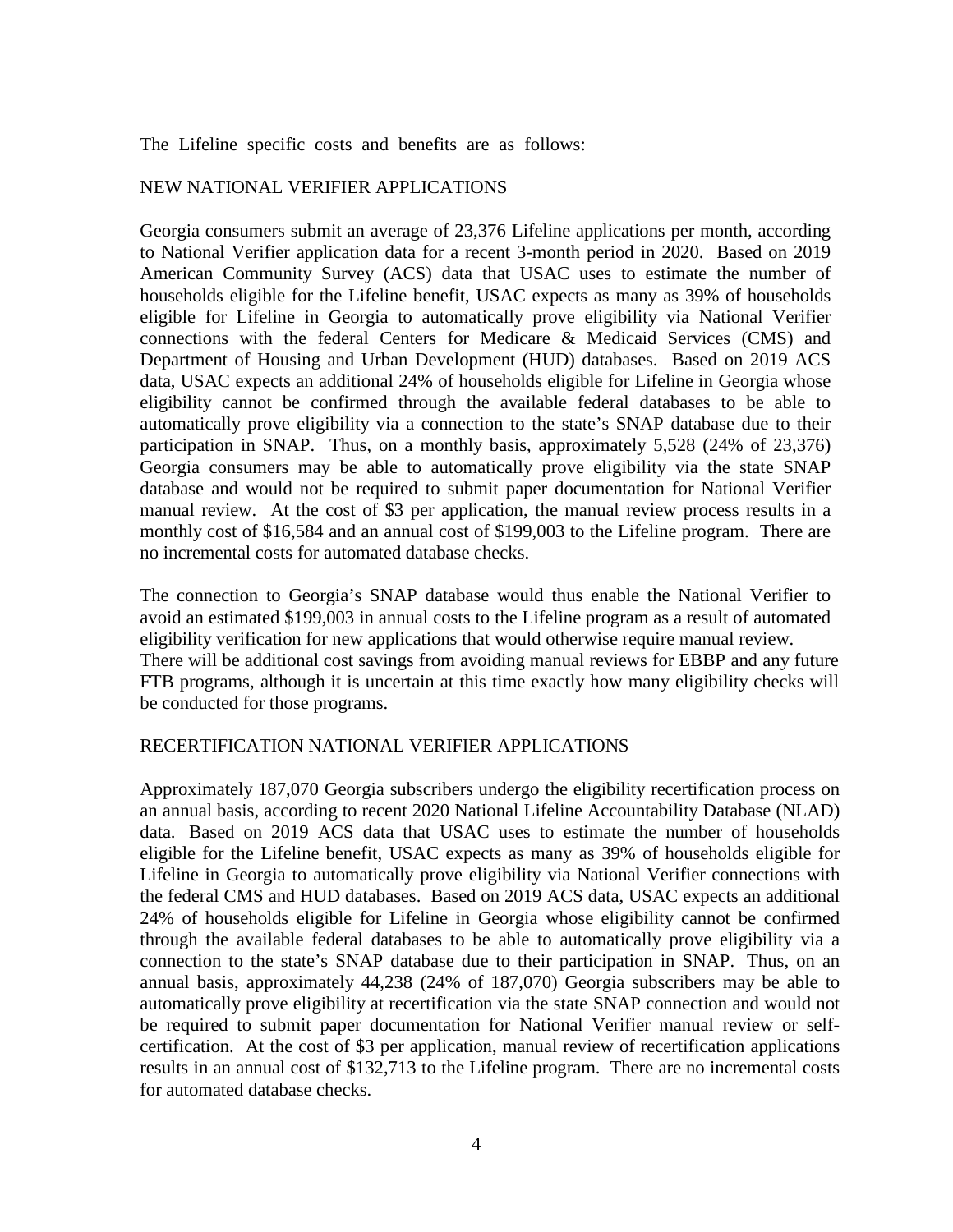The connection to Georgia's SNAP database would thus enable the National Verifier to avoid an estimated \$132,713 in annual costs to the Lifeline program as a result of automated eligibility verification for recertification applications that would otherwise require manual review. In total, the connection to Georgia's SNAP database would enable the National Verifier to avoid an estimated \$331,716 in annual costs to the Lifeline program based on electronic eligibility determinations for both new applications and required recertifications. There will be additional cost savings from avoiding manual reviews for EBBP and any future FTB programs, although it is uncertain at this time exactly how many eligibility checks will be conducted for those programs.

# **IV. DESCRIPTION OF THE DATA TO BE EXCHANGED**

# **A. Systems of Records and Estimated Number of Records Involved**

# **FCC and USAC**

The USAC records shared as part of this CMA reside within the following:

- The FCC's Lifeline system of records that the FCC has designated as FCC/WCB-1 published in the Federal Register on February 25, 2021 (86 FR 11526). Routine Use No. 18 supports the FCC's disclosures under this Agreement.
- The FCC's EBB system of records that the FCC has designated as FCC/WCB-3, published in the Federal Register on February 25, 2021 (86 FR 11523). Routine Use No. 18 supports the FCC's disclosures under this Agreement.

The FCC will develop and publish, on its website, system of records notices for any additional FTB programs established by statute.

#### **Records Estimate**

The estimated number of records is subject to the number of individuals who apply for FTB program services, and, in the case of Lifeline, who recertify eligibility for Lifeline program services.

The estimated number of records is subject to the number of individuals who apply and recertify eligibility for Lifeline program services. Approximately 280,512 new consumers are vetted through the eligibility process each year. Approximately 187,070 subscribers will be recertified annually.

# **B. Description of the Match**

The match will be based on the following list of data elements: last four digits of Social Security Number, date of birth, last name and first name. DHS will match the USAC Data elements to its SNAP data. There are two (2) scenarios for the DHS match process, which will be returned to USAC as a binary yes/no response. DHS will not release any other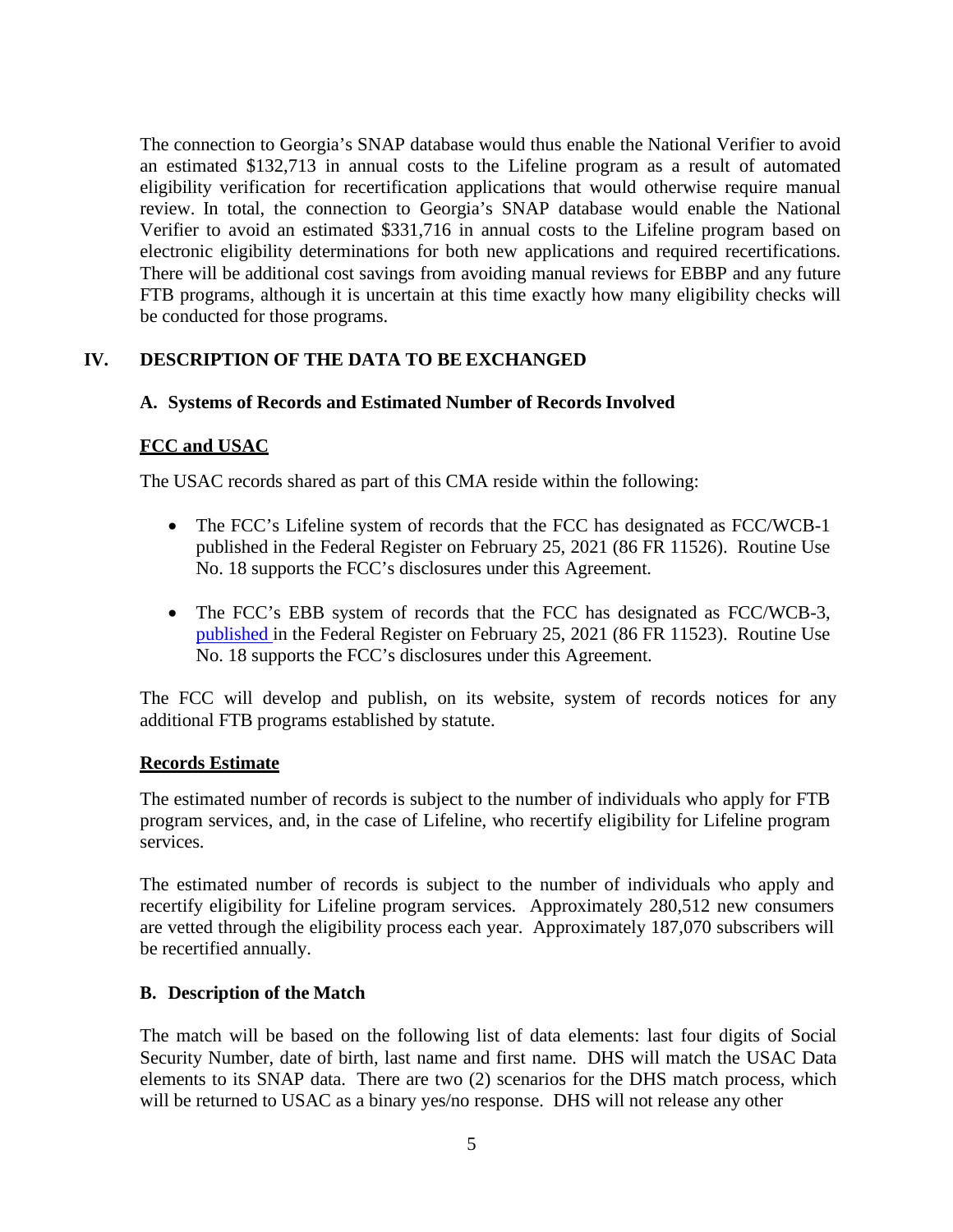information from the SNAP recipient's records. The scenarios are:

- **1.** Positive DHS match DHS finds a match in its respective system for the USAC Data provided.
- **2.** No DHS match DHS finds no match in its respective system for the USAC Data provided.

# **C. Projected Starting and Completion Dates**

As described in greater detail in section XVI, unless provided for otherwise by statute, the Effective Date of this Agreement will be thirty (30) days after the FCC has published notice of the matching program in the Federal Register (FR), provided that the FCC has first provided the proposed matching program report to the Congressional committees of jurisdiction and OMB in accordance with 5 U.S.C.  $\S$  552a(o)(2)(A) and (r) and OMB Circular A-108 (Commencement Date). As the federal agency that directs USAC, the FCC shall:

- **1.** Transmit this Agreement to Congress;
- **2.** Provide advance notice to OMB and the appropriate Congressional committees;
- **3.** Publish the Computer Matching Notice in the Federal Register; and
- **4.** Address public comments that may result from publication in the Federal Register.

# **V. NOTICE PROCEDURES**

The Privacy Act requires Agreements to specify procedures for notifying applicants/recipients at time of registration and other periodic notice as directed by the Data Integrity Board (DIB) of such Party (subject to guidance provided by the Director of OMB) to applicants for and recipients of financial assistance or payments under federal benefit programs.

At the time individuals apply for FTB benefits or recertify their benefits, the FCC and USAC provide them direct notice (through a Privacy Act notice and other notices provided during the process) that their personal information may be used in a matching program. *See e.g.,* FCC Form 5629, Lifeline Program Application Form, OMB Control No. 3060-0819 and FCC Form 5630, Lifeline Program Annual Recertification Form, OMB Control No. 3060-0819. In addition, the system of records notice pertaining to the Lifeline program and described above in section IV.A provides constructive notice that personal information in the Lifeline system may be shared for matching purposes.

As previously noted in section IV.A. of this Agreement, the FCC has published a new system of records notice for the EBB system of records as reflected on the FCC's website [https://www.fcc.gov/managing-director/privacy-transparency/privacy-act](https://www.fcc.gov/managing-director/privacy-transparency/privacy-act-information#systems)[information#systems.](https://www.fcc.gov/managing-director/privacy-transparency/privacy-act-information#systems) Routine Use No. 18 supports the FCC's disclosures under this Agreement.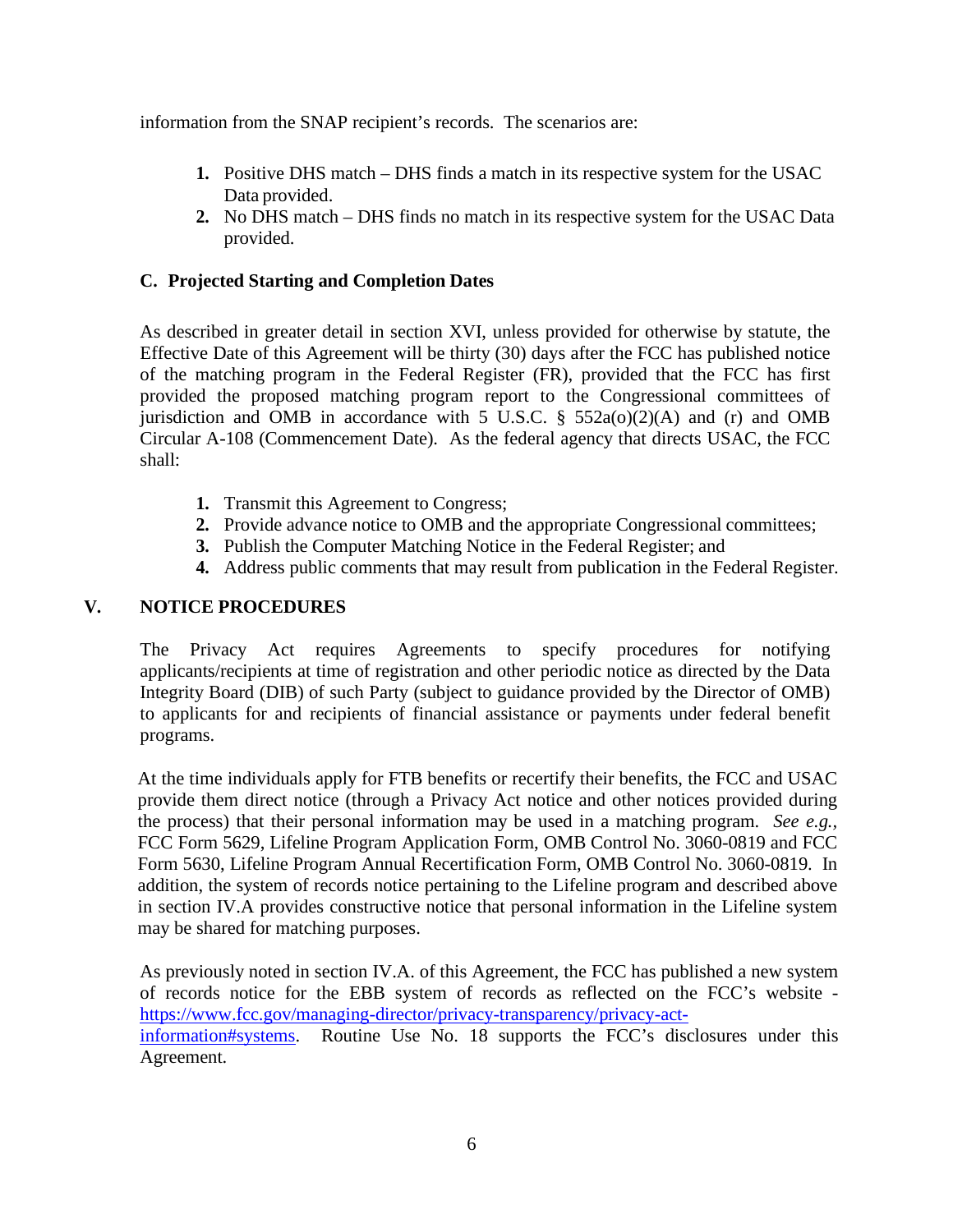As described in section IV.C. of this Agreement, the FCC will also publish a Matching Notice in the Federal Register to publicly disclose the establishment of this program. USAC and the FCC will make a copy of this Agreement available to the public upon request and will provide a link to this Agreement on the Privacy Program Page of their respective websites.

## **VI. VERIFICATION PROCEDURES AND OPPORTUNITY TO CONTEST**

### **A. General**

The Parties acknowledge and agree that this matching program is not the sole basis through which a beneficiary's eligibility for an FTB program may be determined. The Privacy Act requires that each agreement specify procedures for verifying information produced in the matching program as required by 5 U.S.C. § 552a(p). This subsection requires agencies to independently verify the information produced by a matching program and to provide the individual an opportunity to contest the agency's findings before an adverse action is taken against the individual because of the information. Subsequent amendments and regulations allow for an agency to authorize a waiver of independent verification procedures when it finds high confidence in the accuracy of the data. *See* OMB, Final Guidance Interpreting the Provisions of P.L.100-503, the Computer Matching and Privacy Protection Act, 54 Fed. Reg. 25818, 25827-7 (June 19, 1989) (OMB CMPPA Guidance).

### **B. Verification Procedures**

- **1.** USAC will be responsible for ensuring that USAC data is current and accurate when it is provided to DHS.
- **2.** DHS will be responsible for ensuring that DHS data is current and accurate when it is provided to USAC.
- **3.** Authorized users may not deny, terminate, or make a final decision of any benefit to an individual or take other adverse action against such individual solely as the result of the information produced by this matching program until an officer or employee of such Party has independently verified such information.
- **4.** This independent verification includes: (1) comparing automated data with manual files to verify applicant or subscriber identification, and (2) analyzing the confirmed information.
- **5.** Denial of benefits will not be predicated on the result of an initial match between systems. Denial of benefits will be made upon a secondary validation made by a federal employee or designated contractor validating the benefit information in DHS' systems.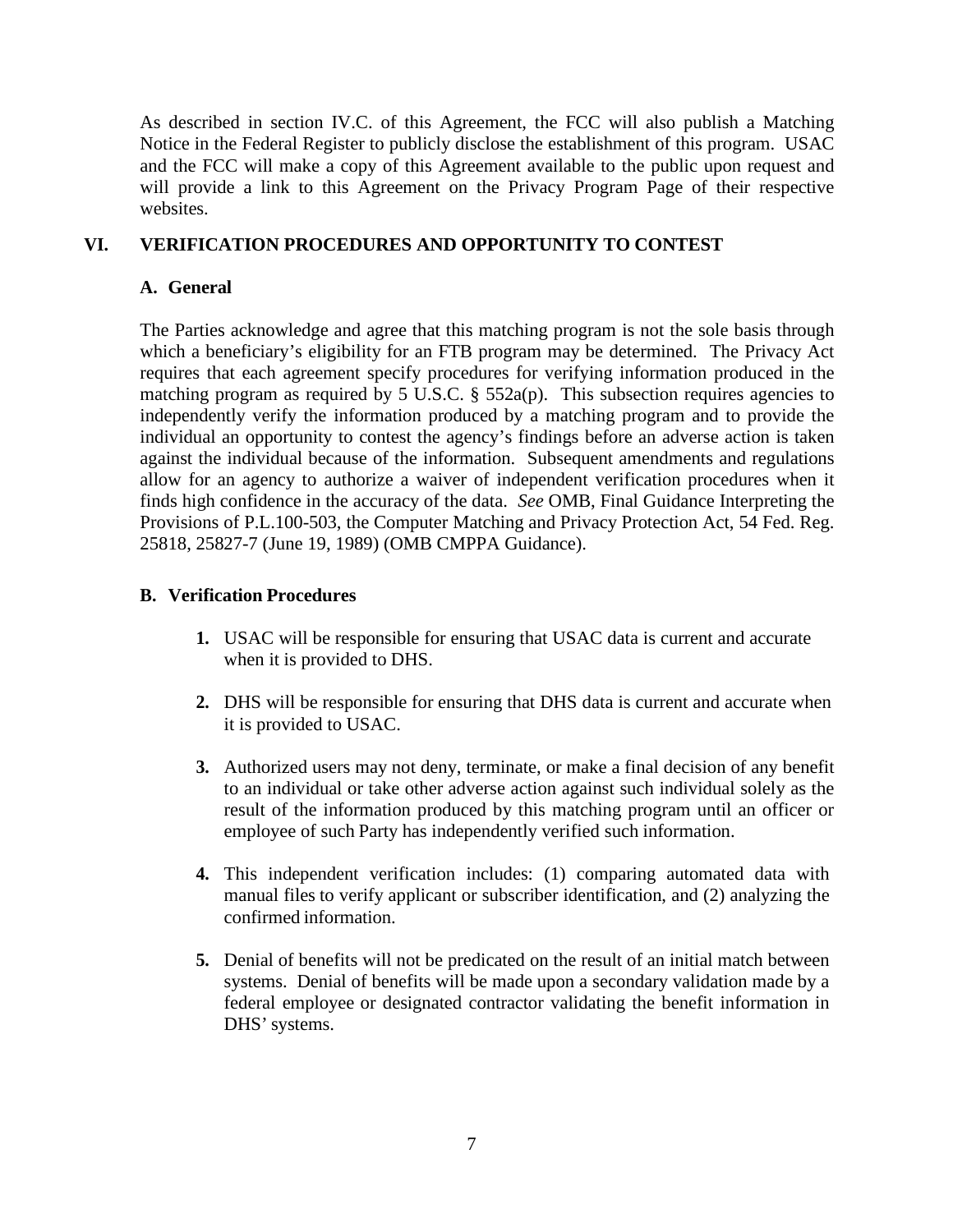### **C. Notice and Opportunity to Contest**

USAC will not terminate, suspend, reduce, deny, or take other adverse action against an applicant for or subscriber to FTB benefits solely based on data disclosed from DHS records until the individual is notified in writing of the potential adverse action and provided an opportunity to contest the planned action. "Adverse action" means any action resulting in a termination, suspension, reduction, or final denial of eligibility, payment, or benefit.

USAC agrees to provide such notices in writing and that such notices will:

- **1.** Inform the individual of the match findings and the opportunity to contest these findings;
- **2.** Give the individual an opportunity to submit, within thirty (30) days, to USAC, documentation to contest the findings and proposed actions prior to USAC making a final determination. The time to contest begins on the date on which notice is mailed or otherwise provided to the individual to respond; and
- **3.** Clearly state that, unless the individual responds to the notice in the required time period, USAC will conclude that the matched data is correct and will effectuate the threatened action or otherwise make the necessary adjustment to the individual's benefit or entitlement.

To enable rapid response and resolution, authorized USAC database users will be provided USAC telephone numbers to call if a dispute occurs. USAC will respond to these calls when reasonably possible, and when requested, in writing.

# **VII. DISPOSITION AND RECORDS RETENTION OF MATCHED ITEMS**

- **A.** USAC will retain data it receives from DHS under this Agreement only to the extent required for FCC auditing requirements and will then destroy all such data according to the proper records retention schedule.
- **B.** DHS will retain data it receives from USAC under this Agreement only for the processing times required for the applicable federally funded benefit programs to verify data and will then destroy all such data.
- **C.** An exception will apply if the information is required for evidentiary reasons, in which case, the information will be destroyed upon completion of the criminal, civil, or administrative actions and cases.
- **D.** Any paper-based documentation used to determine whether a record was matched in the other Party's system and any documentation prepared for, provided to, or used to determine final benefit status will be destroyed by shredding, burning or electronic erasure of the information according to proper records retention schedule. Other identifiable records that may be created by each Party during the investigation will be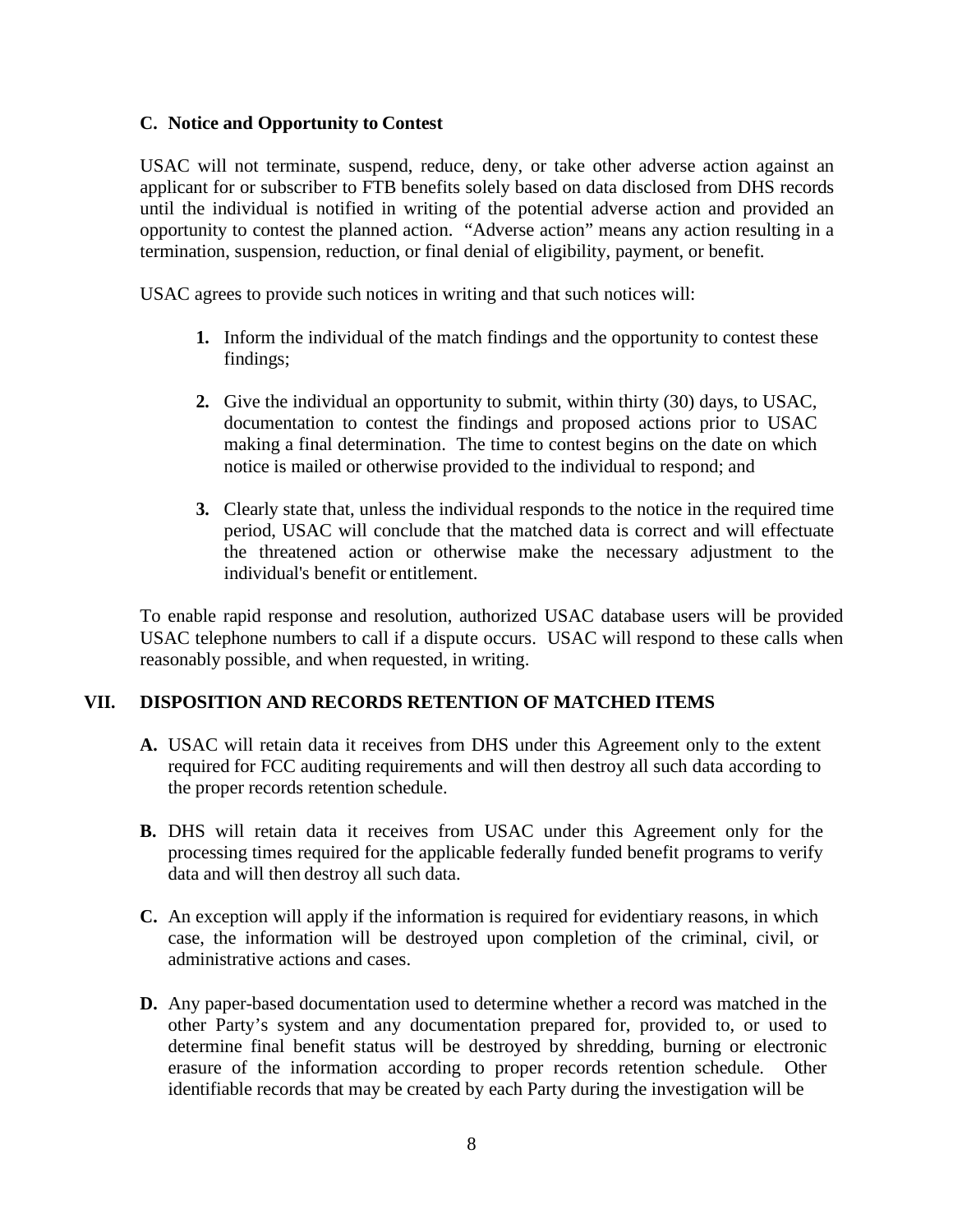destroyed as soon as they have served the matching program's purpose under records retention requirements established with the National Archives and Records Administration (NARA) or under state law. Destruction will be by shredding, burning or electronic erasure.

# **VIII. SECURITY PROCEDURES**

USAC and DHS agree to these information security procedures:

### **A. Administrative Safeguards**

USAC and DHS will comply with the existing and future requirements set forth by the Privacy Act (5 U.S.C. § 552a(o)), FISMA, 44 U.S.C. §§ 3551-3559, related OMB circulars and memoranda such as Circular A-130, Managing Federal Information as a Strategic Resource (July 28, 2016), and NIST directives, including any amendments published after the effective date of this Agreement*.* These laws, directives, and regulations include requirements for safeguarding federal information systems and personally identifiable information used in business processes, and related reporting requirements. Specifically, FISMA requirements apply to all federal contractors, organizations, or entities that possess or use federal information, or that operate, use, or have access to federal information systems on behalf of an agency.

USAC and DHS will restrict access to the data matched and to any data created by the match to only those authorized employees, contractors and officials who need it to perform their official duties for the uses of the data authorized in this Agreement. USAC and DHS will also notify such authorized users of the civil and criminal sanctions for noncompliance contained in the applicable federal laws.

#### **B. Technical Safeguards**

- **1.** USAC and DHS will process the data matched and any data created by the match under the immediate supervision and control of authorized personnel to protect the confidentiality of the data, so unauthorized persons cannot retrieve any data by computer, remote terminal, or other means.
- **2.** USAC and DHS will strictly limit authorization to these electronic data areas necessary for the authorized user to perform their official duties. All data in transit will be encrypted using algorithms that meet the requirements of the Federal Information Processing Standard (FIPS) Publication 140-2 or 140-3 (when applicable).
- **3.** Authorized system users will be identified by User ID and password, and individually tracked to safeguard against the unauthorized access and use of the system. System logs of all user actions will be saved, tracked and monitored periodically.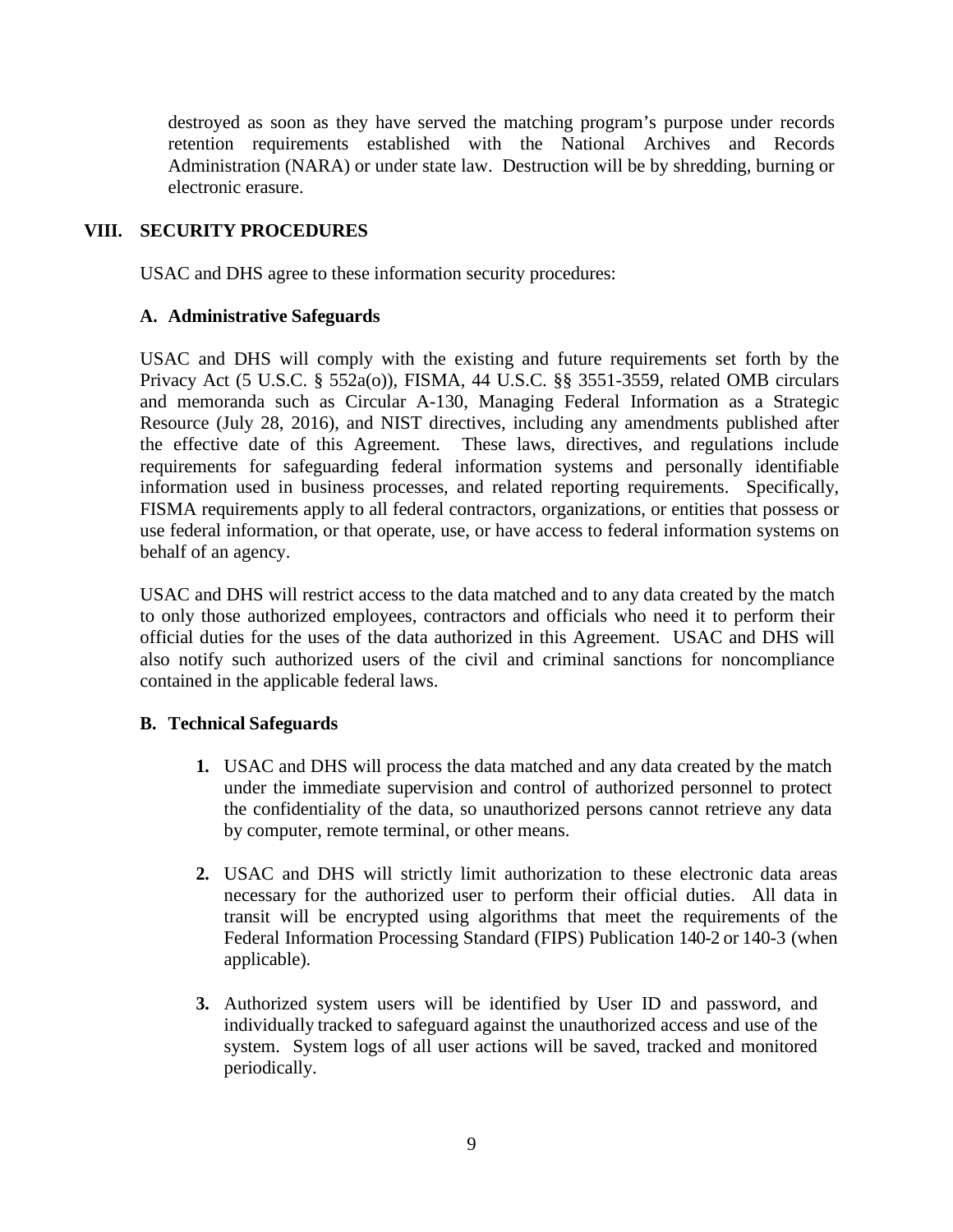**4.** USAC will transmit data to DHS via encrypted secure file delivery system. For each request, a response will be sent back to USAC to indicate success or failure of transmission.

## **C. Physical Safeguards**

USAC and DHS agree to maintain all automated matching records in a secured computer environment that includes the use of authorized access codes to restrict access. Those records will be maintained under conditions that restrict access to persons who need them for official duties related to the matching process. The user's supervisor will ensure that USAC or DHS are notified when a user has departed or duties have changed so the user no longer needs access to the system, to ensure timely deletion of the user's account and password.

# **IX. INCIDENT REPORTING AND NOTIFICATION RESPONSIBILITIES**

- **A.** FISMA defines "incident" as "an occurrence that (A) actually or imminently jeopardizes, without lawful authority, the integrity, confidentiality, or availability of information or an information system; or (B) constitutes a violation or imminent threat of violation of law, security policies, security procedures, or acceptable use policies."
- **B.** USAC and DHS agree to report and track incidents in accordance with the most current version of Department of Homeland Security and the United States Computer Emergency Readiness Team (US-CERT) guidelines. Upon detection of an incident related to this interconnection, the Party experiencing the incident will promptly notify the other Party's System Security Contact(s) named below:
	- USAC will promptly notify these contacts at DHS simultaneously:
		- o DHS Privacy Officer, Jamila Coleman: 404-656-9817
		- o DHS Chief Information Security Officer, Randy Coleburn: 404-651-9876
	- DHS will promptly notify [incident@usac.org a](mailto:incident@usac.org)nd the following contacts at USAC simultaneously:
		- o USAC Privacy Officer, Larry Schecker: (202) 263-1646
		- o USAC Director of Information Security, Corey Lutz: (202) 772-4511
	- As soon as possible after notifying DHS of an incident, or receiving notification of an incident from DHS, USAC will report the incident to the FCC's Network Security Operations Center (NSOC) at [NSOC@fcc.gov](mailto:NSOC@fcc.gov) or (202) 418-4011 within one (1) hour of notification.
- **C.** If the Party experiencing the incident cannot speak with the other Party's System Security Contacts within one (1) hour, or if contacting the System Security Contact is not practical (e.g., outside of normal business hours), then this contact information shall be used:
	- USAC Director of Information Security, Corey Lutz: (202) 772-4511
	- DHS Privacy Officer, Jamila Coleman, 404-656-9817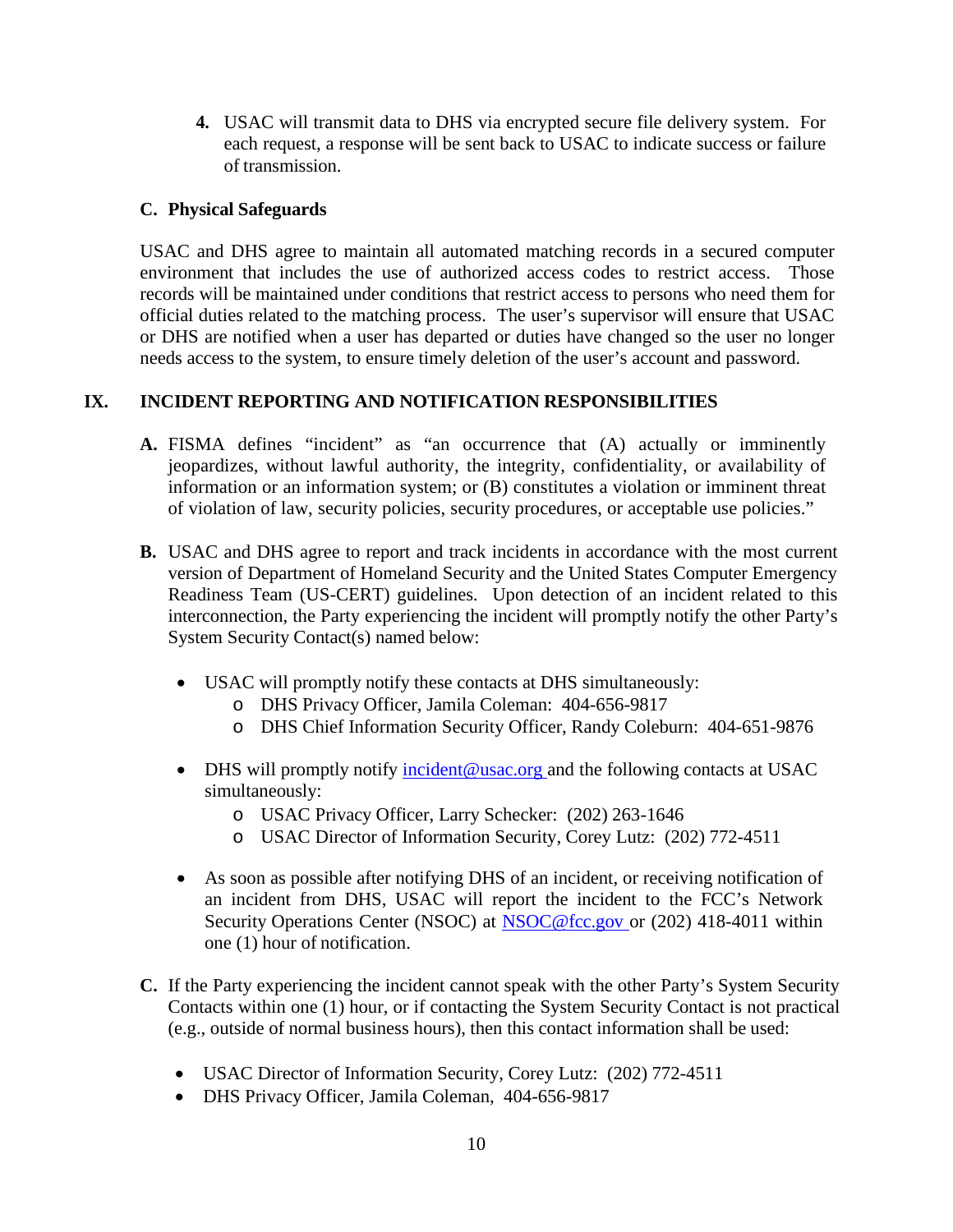- DHS Chief Information Security Officer, Randy Coleburn: 404-651-9876
- **D.** If either USAC or DHS experiences a loss of PII provided under this Agreement, the Party that experienced the loss incident will also comply with the PII breach reporting and security requirements set forth by OMB M-17-12, "Preparing and Responding to a Breach of Personally Identifiable Information" (January 3, 2017).
- **E.** USAC and DHS agree to notify all the Security Contact(s) named in this Agreement as soon as possible, but no later than one (1) hour, after the discovery of a breach (or suspected breach) involving PII. The Party that experienced the incident will also be responsible for following its internal established procedures, including:
	- Notifying the proper organizations (e.g., United States Computer Emergency Readiness Team (US-CERT), the Information Systems Security Officers (ISSOs), and other contacts listed in this document);
	- Conducting a breach and risk analysis, and making a determination of the need for notice and/or remediation to individuals affected by the loss; and
	- Providing such notice and credit monitoring at no cost to the other Party, if the analysis conducted by the Party having experienced the loss incident indicates that individual notice and credit monitoring are appropriate.
- **F.** In the event of any incident arising from or in connection with this Agreement, each Party will be responsible only for costs and/or litigation arising from a breach of the Party's own systems; USAC is responsible only for costs and litigation associated with breaches to USAC systems, and DHS is responsible only for breaches associated with DHS systems.

USAC and the FCC shall not be liable to DHS or to any third person for any cause of action arising from the possession, control, or use by DHS of applicant or subscriber PII, or for any loss, claim, damage or liability, of whatever kind or nature, which may arise from or in connection with this Agreement or using applicant or subscriber PII.

DHS shall not be liable to USAC or to any third person for any cause of action arising from the possession, control, or use by USAC of applicant or subscriber PII, or for any loss, claim, damage or liability, of whatever kind or nature, which may arise from or in connection with this Agreement or using applicant or subscriber PII.

Nothing in this section shall be construed as a waiver of sovereign immunity against suits by third persons.

# **X. RECORDS USAGE, DUPLICATION AND REDISCLOSURE RESTRICTIONS**

USAC and DHS agree to these restrictions on use, duplication, and disclosure of information furnished by the other Party: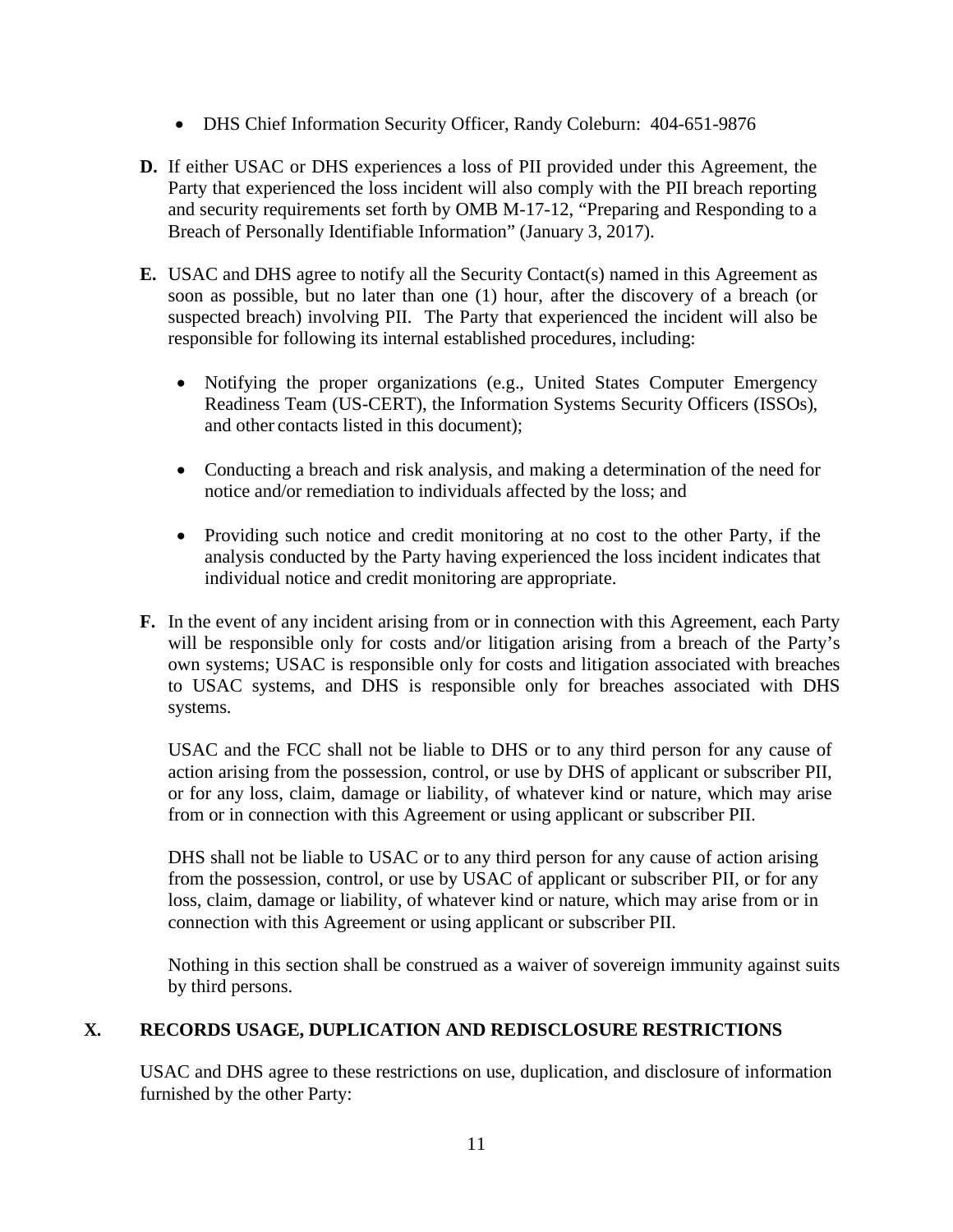- **A.** Absent additional statutory authorization, the records obtained for the administration of this matching program, and under this Agreement, will be used to match for the purposes stated under this Agreement, which includes determining eligibility for FTB programs. Unless compelled to do so by law or regulation, USAC and DHS will not use the data derivatively, or disclose the data internally or externally, without the written consent of all Parties to this Agreement. Information about "non-matching" individuals will not be used or disclosed by either Party for any purpose outside of this Agreement and shall be destroyed or returned to the respective Party.
- **B.** Records obtained for this matching program or created by the match will not be disclosed outside the Party except as may be essential to conduct the matching program, or as may be permissible or required by law. Each Party will obtain the permission of the other Party before making such disclosure.
- **C.** Data or information exchanged will not be duplicated unless essential to the conduct of the matching program (e.g., should the original file become damaged or for back-up contingency purposes) or compelled by law or regulation. All stipulations in this Agreement will apply to any duplication.
- **D.** If required to disclose these records to Congress, to a federal, state or local agency, or to a government contractor to accomplish the matching program's purpose, each Party will notify the other Party regarding the disclosure request.
- **E.** USAC and DHS will not duplicate or create a separate file comprising information regarding those individuals involved in the specific matching programs except as necessary to monitor the results of the matching program.
- **F.** Each Party will keep an accounting of disclosure from an individual's record as required by 5 U.S.C. § 552a(c) and will make the accounting available upon request by the individual or other Party.
- **G.** The restrictions listed above in this section do not apply to data, information and reports that USAC is required to submit to the FCC to allow the FCC to carry out its oversight duties, including but not limited to, the National Verifier Annual Report required by the Lifeline Reform Order, 31 FCC Rcd at 4021, para. 166.

#### **XI. RECORDS ACCURACY ASSESSMENTS**

USAC and DHS attest that the quality of the specific records to be used in this matching program is assessed to be at least 99 percent accurate.

#### **XII. COMPTROLLER GENERAL ACCESS**

The Parties authorize the Comptroller General of the United States (the Government Accountability Office), upon request, to have access to all USAC and DHS records necessary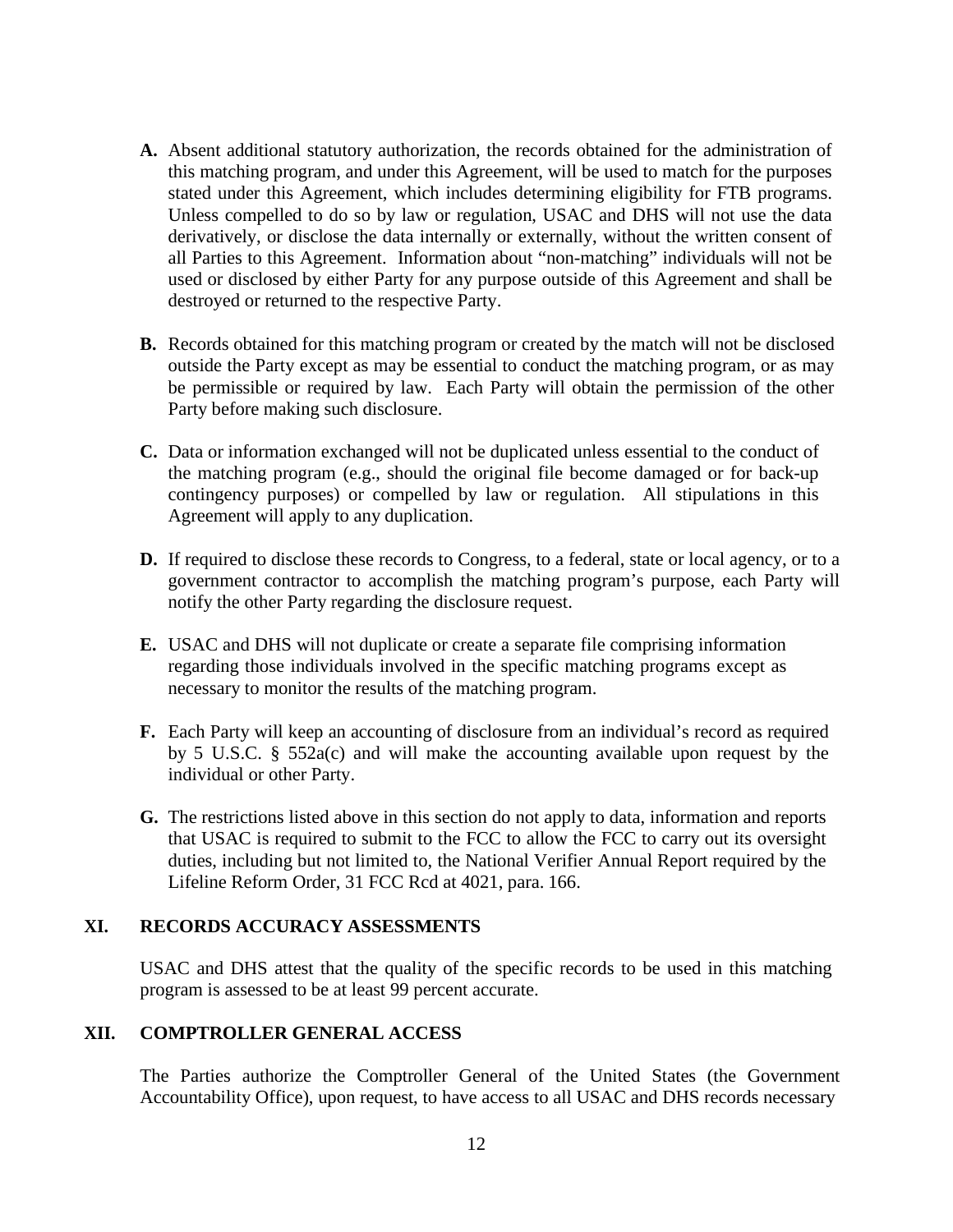to monitor or verify compliance with this matching Agreement, in accordance with 5 U.S.C.  $§$  552a(o)(l)(K). This Agreement also authorizes the Comptroller General to inspect any records used in the matching process covered by this matching Agreement under 31 U.S.C. § 717 and 5 U.S.C. § 552a(b)(10).

## **XIII. INSPECTOR GENERAL ACCESS**

By agreeing to this Agreement, DHS and USAC authorize the FCC Office of Inspector General to use results from the data match conducted under this matching program for investigation, audits or evaluation matters under the Inspector General Act of 1978, as amended.

### **XIV. REPORT TO CONGRESS**

When the FCC's DIB has approved this Agreement, the FCC will submit copies of it to the appropriate Committees of Congress for review, as required by 5 U.S.C.  $\S$  552a(o)(2)(A)(i).

# **XV. EXPENSES OF EACH PARTY**

The Parties agree and acknowledge that DHS offers the matching service described in section IV above without charge to government agencies and other entities engaged in providing services to residents of Georgia. Because the FTB programs are engaged in providing access to telephone services and/or broadband services and/or connected devices, and FTB programs provide other telecommunication programs to residents of Georgia, DHS is providing the matching service described in section IV above to USAC without charge.

Each Party will be responsible for all other expenses it may incur in connection with the preparation, negotiation, and execution of this Agreement and performance of the activities described in this Agreement, and no party shall be liable to any other party for such expenses.

This Agreement is not a basis for the transfer of funds. To the extent that future activities conducted under this Agreement would require the obligation of funds and/or reimbursement of one or more of the Parties, a separate agreement would be executed as appropriate.

#### **XVI. DURATION OF AGREEMENT**

#### **A. Effective Date of the Agreement**

Unless otherwise provided for by statute, the Effective Date of this Agreement will be thirty (30) days after the FCC has published notice of the matching program in the FR, provided that the FCC has first provided the proposed matching program report to the Congressional committees of jurisdiction and OMB in accordance with 5 U.S.C.  $\S$  552a(o)(2)(A) and (r) and OMB Circular A-108, and upon completion of their advance review period, the FCC has published notice of the matching program in the FR for a thirty (30) day public comment period as required by 5 U.S.C. § 552a(e)(12).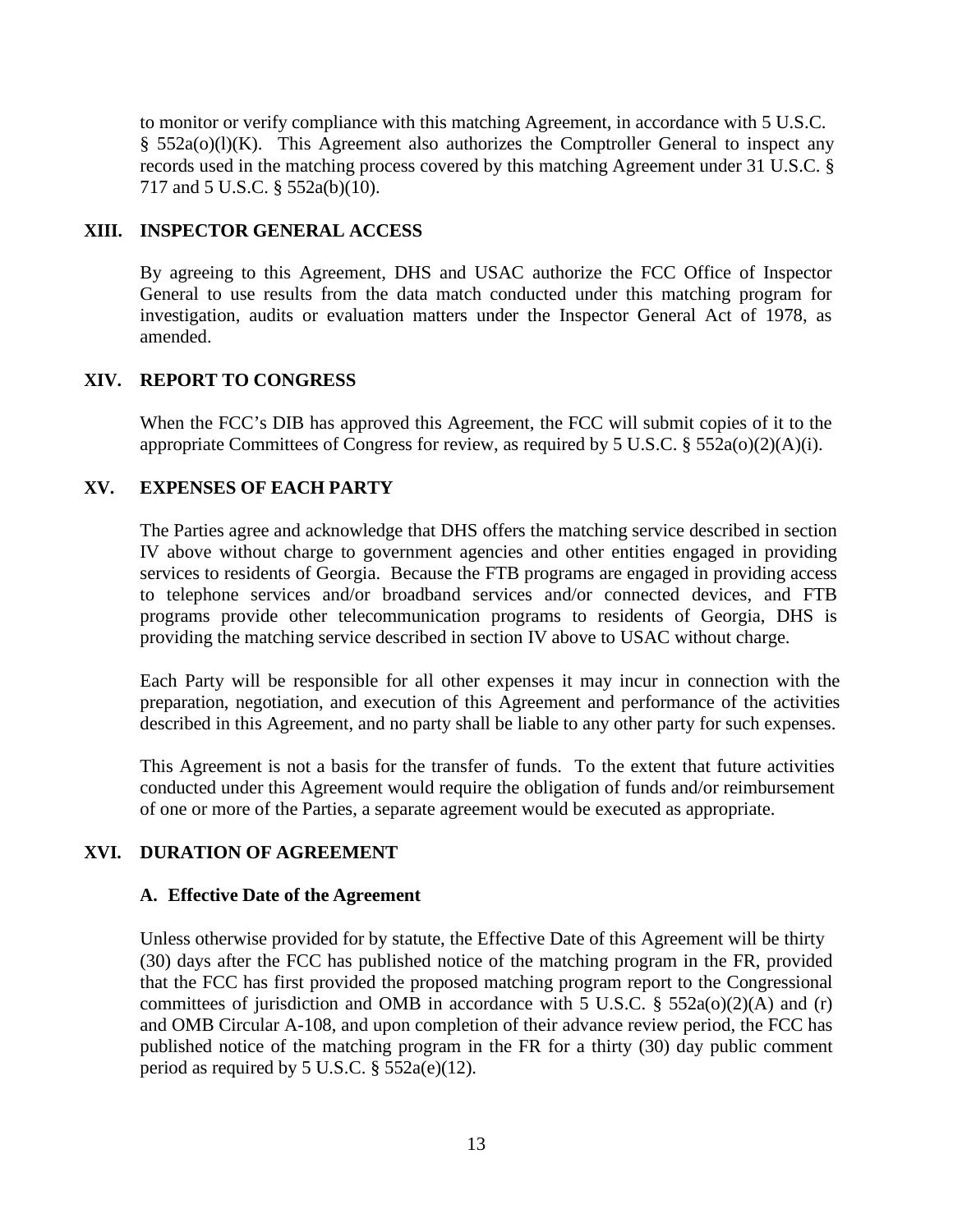On such Effective Date, this Agreement will supersede and replace the existing Computer Matching Agreement between the Parties which has been in effect since June 24, 2019, and is otherwise set to expire on November 24, 2021.

# **B. Renewal of the Agreement**

This Agreement may be extended with respect to any or all of the FTB programs for one twelve (12) month period upon mutual agreement by both Parties, if the renewal occurs within three (3) months of the expiration date of this Agreement. Renewals are subject to the requirements of the Privacy Act, including certification by the Parties to the responsible DIB (as described in section XVII of this Agreement) that:

- The matching programs to be renewed will be conducted without change, and
- The matching programs to be renewed have been conducted in compliance with the original Agreement under 5 U.S.C. §552a(o)(2)(D).

# **C. Termination of the Agreement**

This Agreement shall terminate when the purpose of the computer match has been accomplished, or after eighteen (18) months from the effective date of the Agreement without notice from either party (whichever comes first). This Agreement may also be terminated, nullified, or voided by either USAC, the FCC or DHS, if:

- Any Party violates the terms of this Agreement; or
- USAC or DHS or their authorized users misuse or improperly handle the data provided by the other party; or
- The Parties mutually agree to terminate this Agreement prior to its expiration after eighteen (18) months; or
- Any Party provides the other with thirty (30) days written notice.

# **XVII. DATA INTEGRITY BOARD REVIEW/APPROVAL**

The FCC's DIB will review and approve this Agreement prior to implementing this matching program. Disapproval by the DIB may be appealed in accordance with the procedures set out in 5 U.S.C. § 552a(u)(5). Further, the FCC's DIB will perform an annual review of this matching program. USAC agrees to notify the Chair of the FCC DIB of any changes to or termination of this Agreement.

This Agreement may be modified only by mutual consent of the Parties and approval of the FCC DIB. Any modifications must be in writing and satisfy the requirements of the Privacy Act and the requirements set forth in the OMB CMPPA Guidance.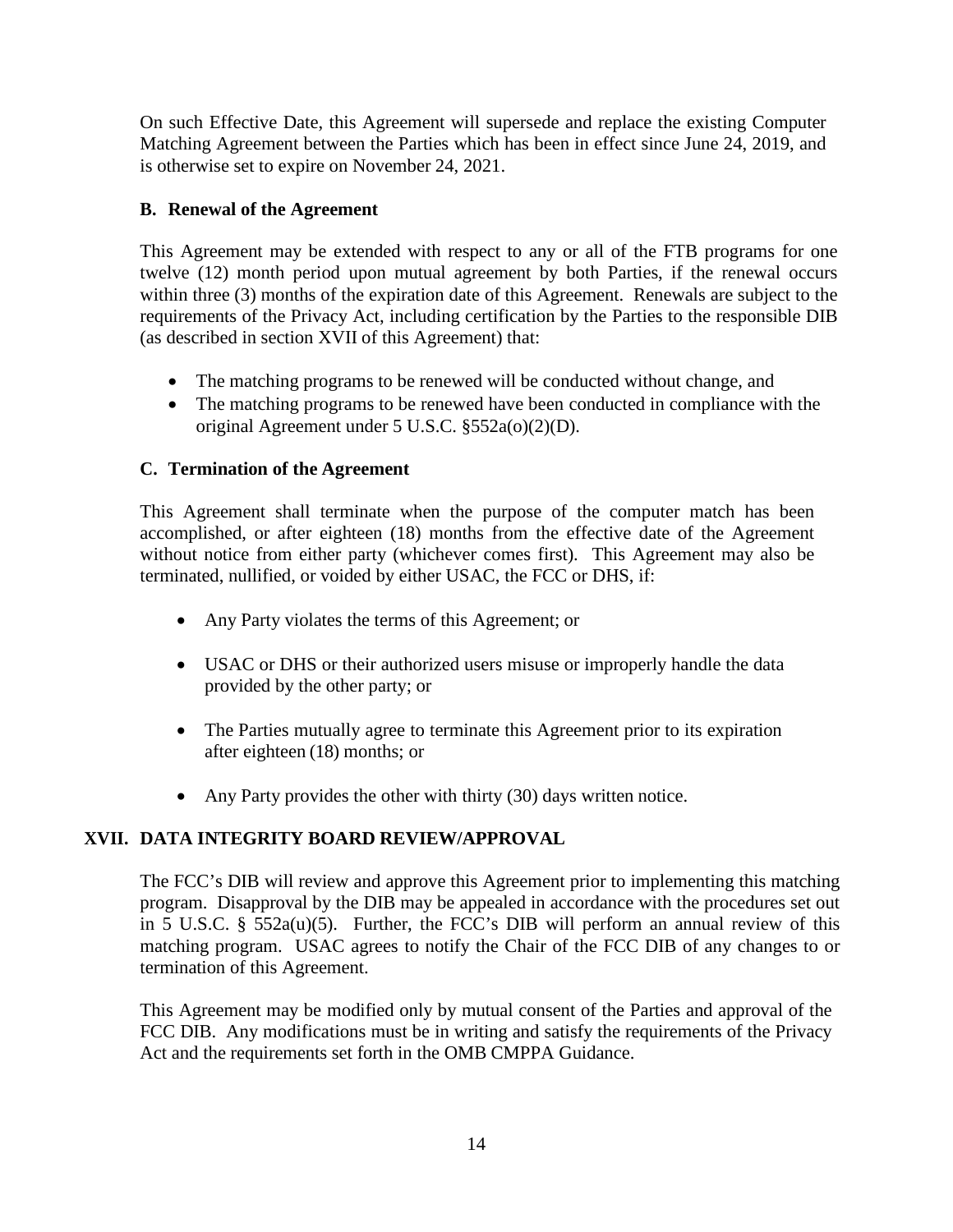# **XVIII. POINTS OF CONTACT**

| <b>DHS</b>                               | <b>USAC</b>                          |
|------------------------------------------|--------------------------------------|
| Candice Broce, Commissioner              | James Lee                            |
| Georgia Department of Human Services     | Acting Vice President, Lifeline USAC |
| Division of Family and Children Services | 700 12th Street, NW, Suite 900       |
| 2 Peachtree St., Suite 19-490            | Washington, DC 20005                 |
| Atlanta, GA 30303                        | Tel.: 202-772-5251                   |
| Tel.: 404-463-9234                       | Email: james.lee@usac.org            |
| Email: candice.broce@dhs.ga.gov          |                                      |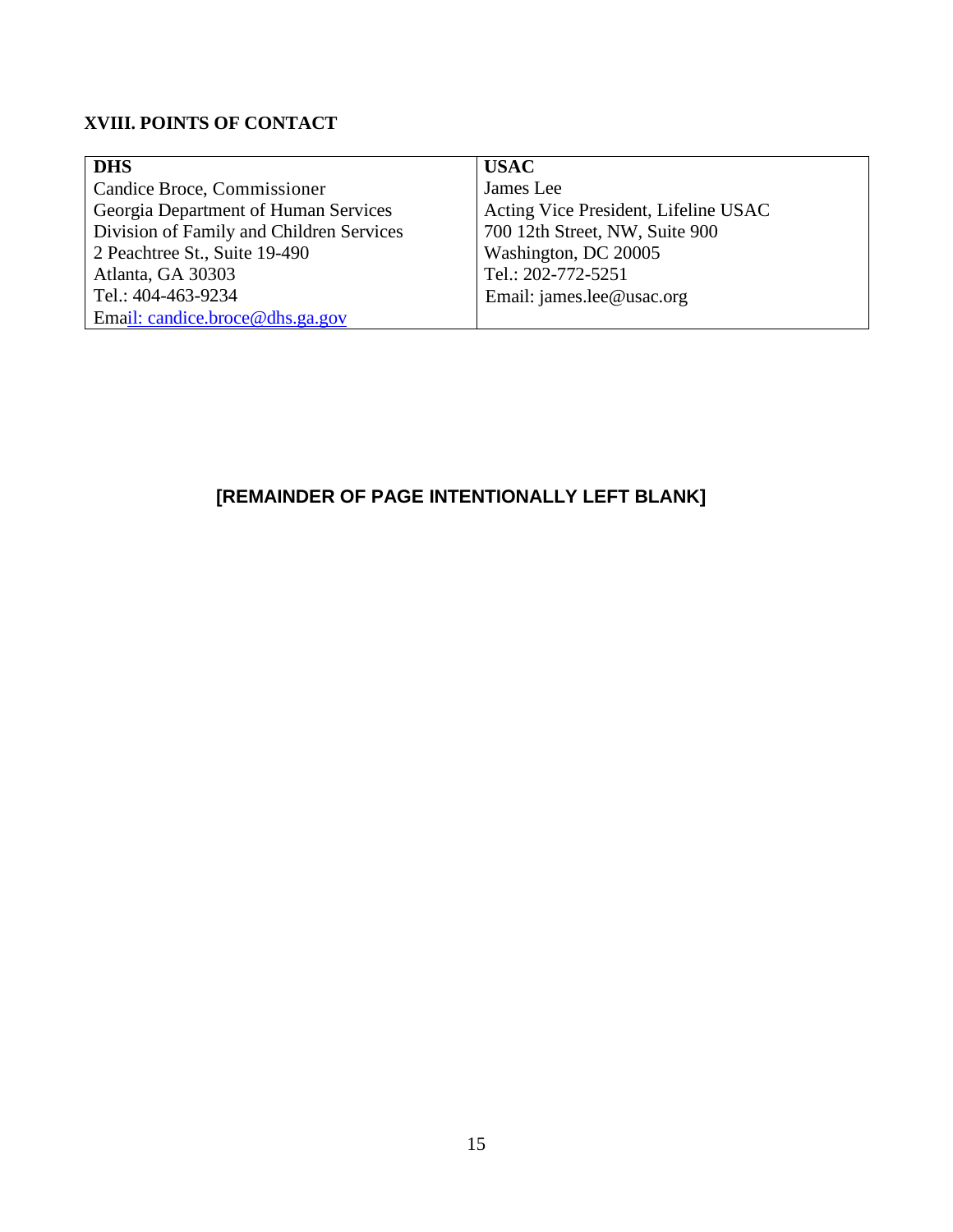# **XIX. APPROVALS AND SIGNATURES**

# **FEDERAL COMMUNICATIONS COMMISSION (FCC)**

The signatories below warrant and represent that they have the competent authority to approve the model of this Computer Matching Agreement and enter into the obligations set forth in this Agreement, on behalf of the FCC.

[Mark Stephens](https://dhsesign.na2.adobesign.com/verifier?tx=CBJCHBCAABAA7eKCkOpwT8QqIJTht9oYkE1AJ0lg0yIx)<br>Mark Stephens (Oct 4, 2021 11:25 EDT)

Oct 4, 2021

**Mark Stephens** Date Managing Director FCC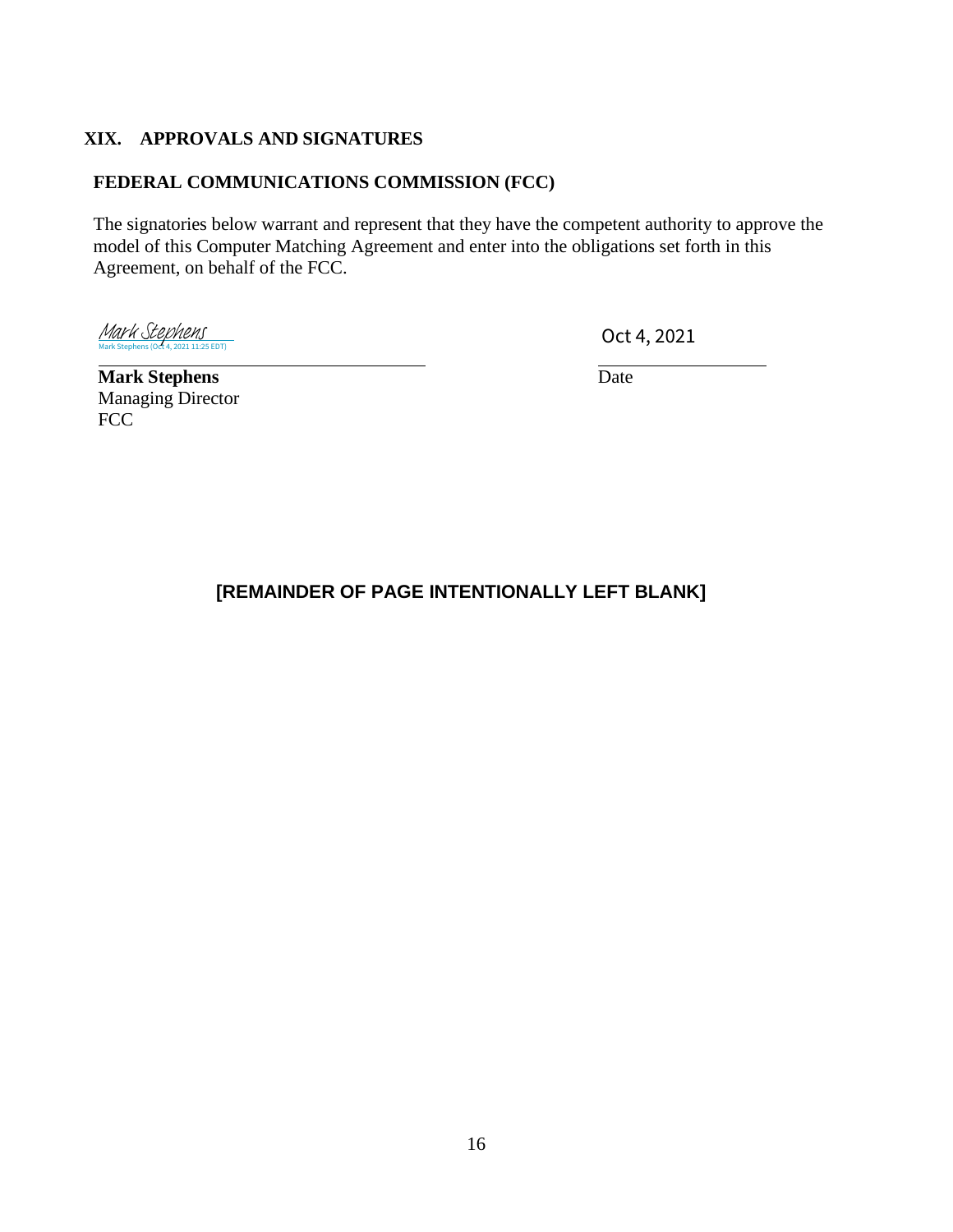# **FCC'S DATA INTEGRITY BOARD**

FCC's Data Integrity Board has reviewed this Computer Matching Agreement and has found it to comply with the Privacy Act of 1974, as amended by the Computer Matching and Privacy Protection Act of 1988 (Pub. L. 100-503) and the Computer Matching and Privacy Protection Amendments of 1990 (Pub. L. 101-508), 5 U.S.C. § 552a (Privacy Act):

Margaret Drake

Sep 24, 2021

**Margaret Drake** Date Chairperson, Data Integrity Board FCC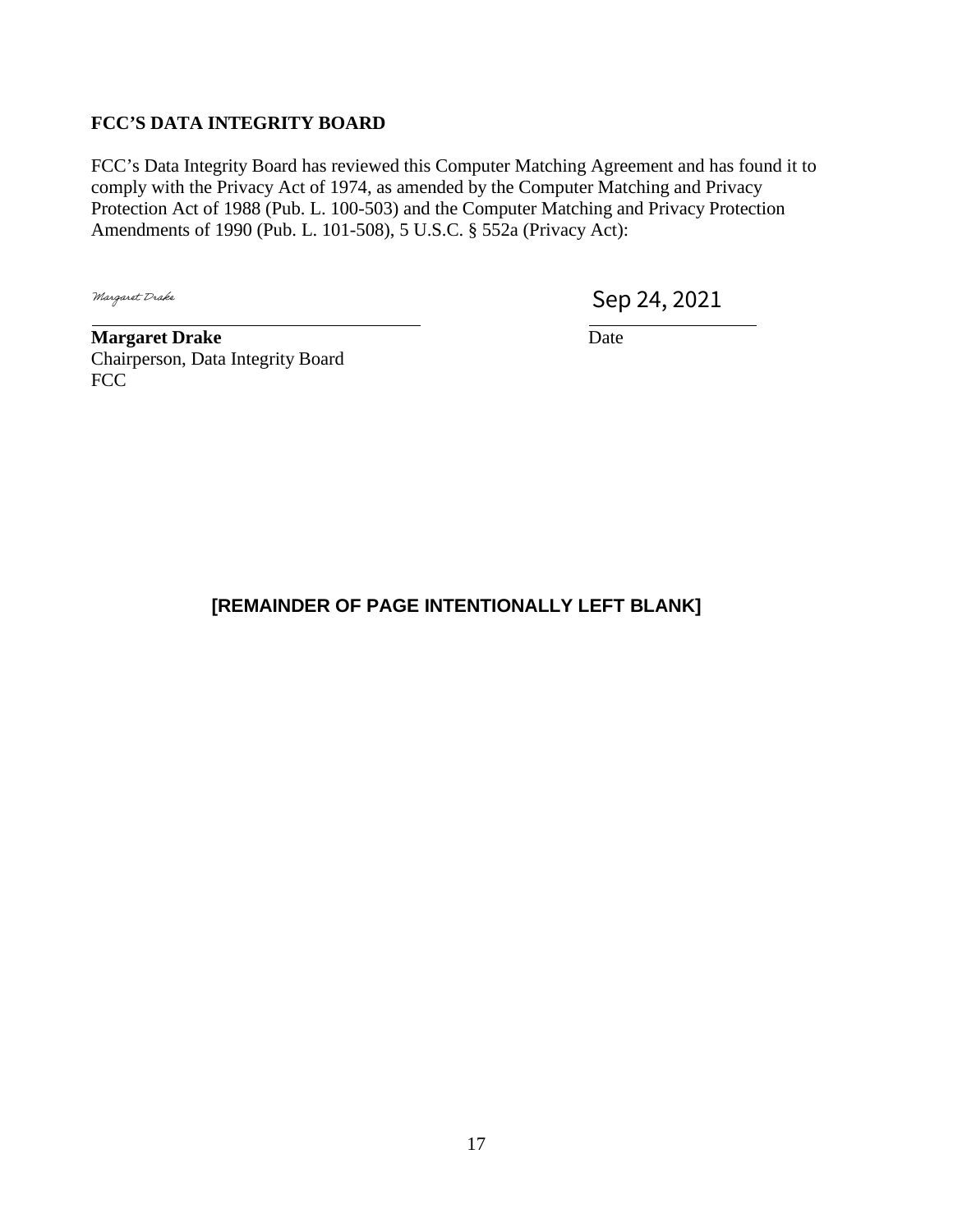# **UNIVERSAL SERVICE ADMINISTRATIVE COMPANY (USAC)**

The signatories below warrant and represent that they have the competent authority to approve the model of this Computer Matching Agreement and enter into the obligations set forth in this Agreement, on behalf of USAC.

 $9 - 1$ |<br>|-<br>| 16, 2021 13:32 EDT)

Sep 16, 2021

**James Lee** Date Acting Vice President, Lifeline USAC